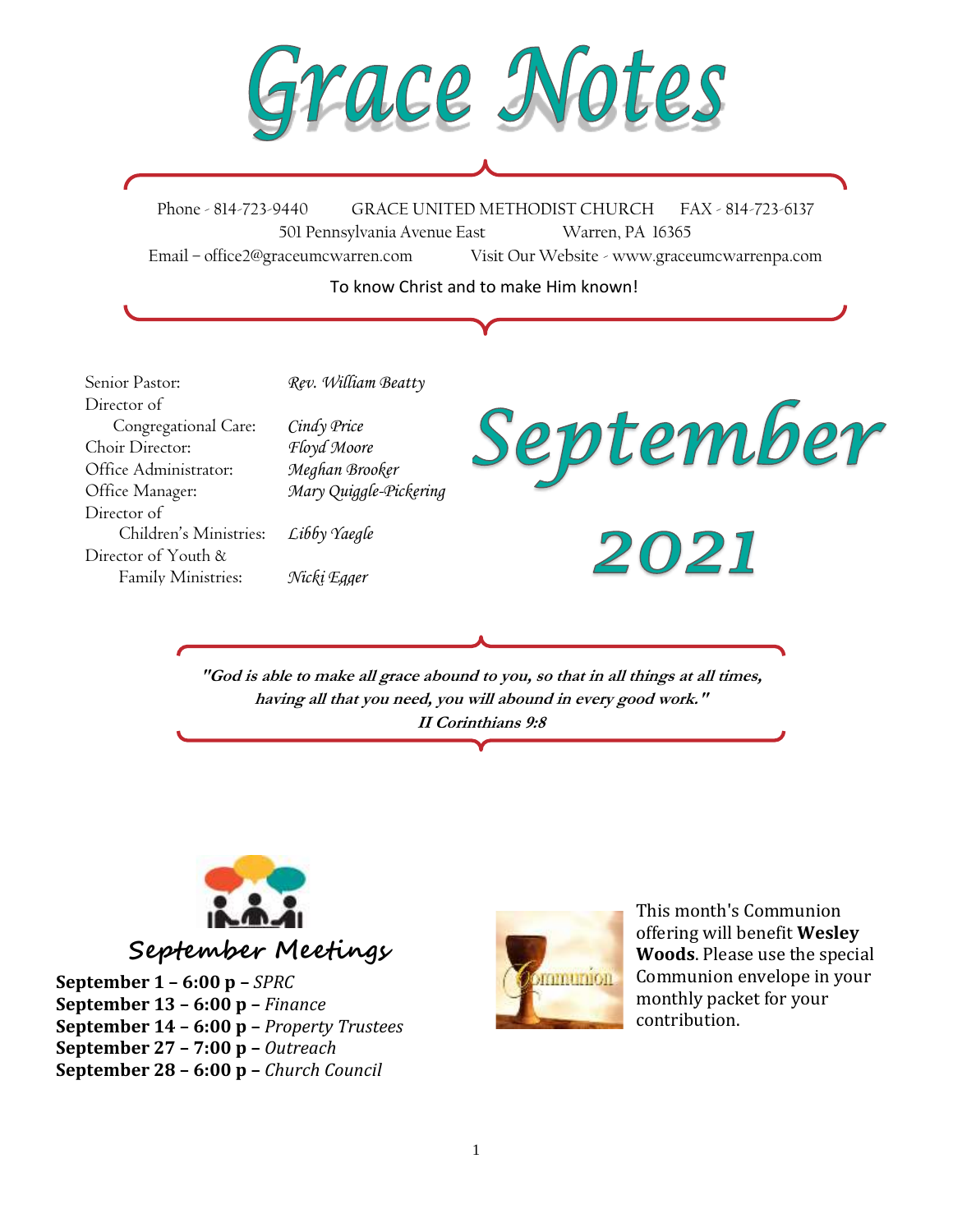

## **Grace In Real Life**

here's a line in one of my favorite songs by the band NeedtoBreathe:  $\prod$ 

"Grace she comes with a heavy load, memories they can't be erased,

Like a pill I swallow that makes me well, but leaves a bitter taste."

I still, 40 years into being a Christ Follower and 25 years as a pastor, I still struggle sometimes with what grace really is – with what God's grace is for me, and how I can live that out. It can easy for me to talk about the *concept* of grace but more and more my hard heart is being chipped away as I seek less to understand God's grace, and more to experience God's grace – the grace God pours into me, the ways I can pour God's grace into other people.

Years ago I read a book called *Bono In Conversation With Michka Assyayas*. Bono, the lead singer (and general spokesperson) for the band U2, is undeniably a bit of an egomaniac, a bit of a loudmouth, and a bit of a spoiled rock-star – but he is also a man of deep faith in Jesus. Yes, he's a walking contradiction… so are we all.

Here's an excerpt from that book where Bono talks a bit about how he understands God's grace:

### **Assayas: I think I am beginning to understand religion because I have started acting and thinking like a father. What do you make of that?**

Bono: Yes, I think that's normal. It's a mindblowing concept that the God who created the universe might be looking for company, a real relationship with people, but the thing that keeps me on my knees is the difference between Grace and Karma.

### **Assayas: I haven't heard you talk about that.**

Bono: I really believe we've moved out of the realm of Karma into one of Grace.

### **Assayas: Well, that doesn't make it clearer for me.**

Bono: You see, at the center of all religions is the idea of Karma. You know, what you put out comes back to you: an eye for an eye, a tooth for a tooth, or in physics—in physical laws—every action is met by an equal or an opposite one. It's clear to me that Karma is at the very heart of the universe. I'm absolutely sure of it. And yet, along comes this idea called Grace to upend all that "as you reap, so you will sow" stuff. Grace defies reason and logic. Love interrupts, if you like, the consequences of your actions, which in my case is very good news indeed, because I've done a lot of stupid stuff.

### **Assayas: I'd be interested to hear that.**

Bono: That's between me and God. But I'd be in big trouble if Karma was going to finally be my judge. I'd be in deep \*\*\*\* [*ahem… trouble*]. It doesn't excuse my mistakes, but I'm holding out for Grace. I'm holding out that Jesus took my sins onto the Cross, because I know who I am, and I hope I don't have to depend on my own religiosity.

### **Assayas: The Son of God who takes away the sins of the world. I wish I could believe in that.**

Bono: But I love the idea of the Sacrificial Lamb. I love the idea that God says: *Look, you cretins, there are certain results to the way we are, to selfishness, and there's a mortality as part of your very sinful nature, and, let's face it, you're not living a very good life, are you? There are consequences to actions.* The point of the death of Christ is that Christ took on the sins of the world, so that what we put out did not come back to us, and that our sinful nature does not reap the obvious death. That's the point. It should keep us humbled… . It's not our own good works that get us through the gates of heaven.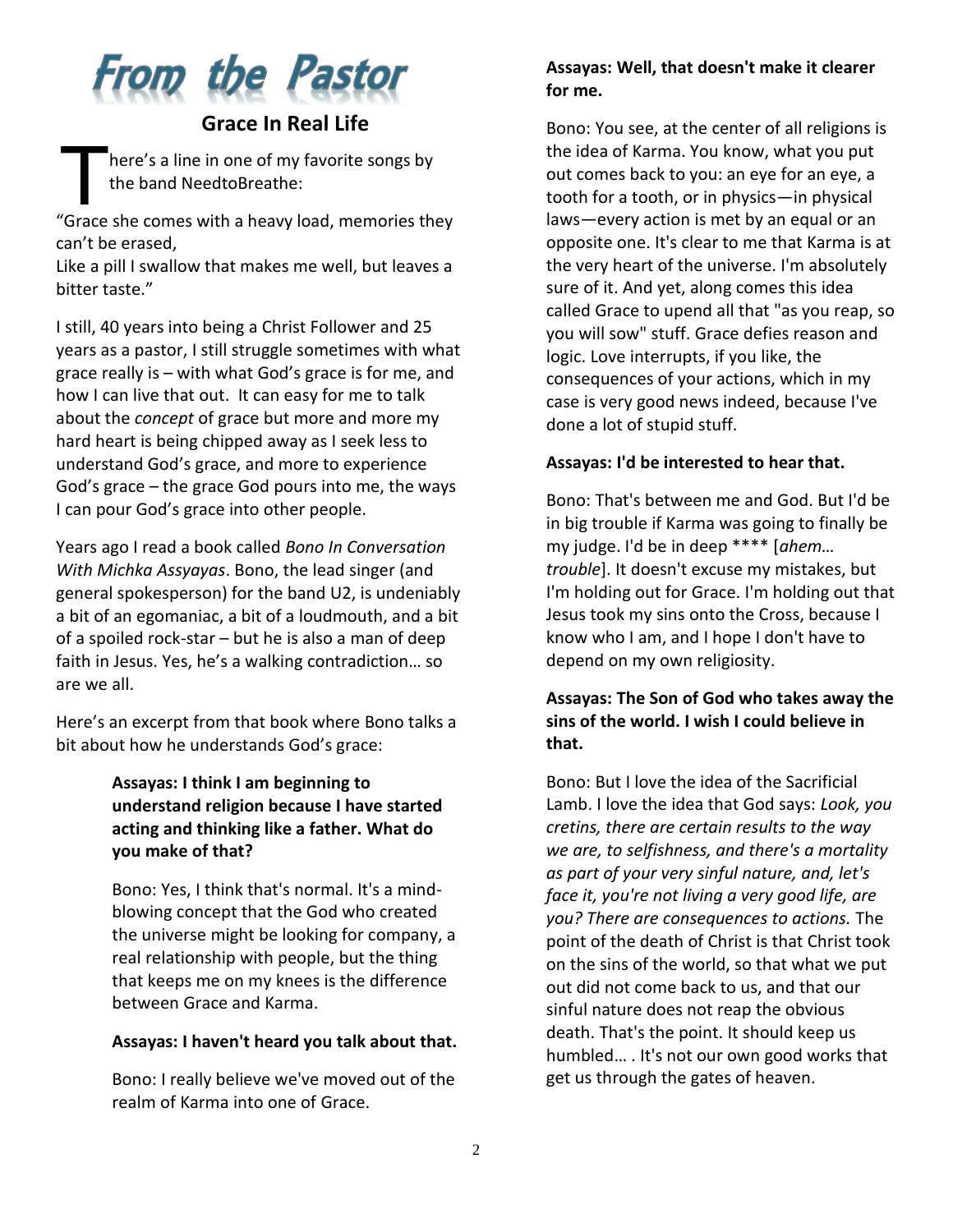**Assayas: That's a great idea, no denying it. Such great hope is wonderful, even though it's close to lunacy, in my view. Christ has his rank among the world's great thinkers. But Son of God, isn't that farfetched?**

Bono: No, it's not farfetched to me. Look, the secular response to the Christ story always goes like this: he was a great prophet, obviously a very interesting guy, had a lot to say along the lines of other great prophets, be they Elijah, Muhammad, Buddha, or Confucius. But actually Christ doesn't allow you that. He doesn't let you off that hook. Christ says: *No. I'm not saying I'm a teacher, don't call me teacher. I'm not saying I'm a prophet. I'm saying: "I'm the Messiah." I'm saying: "I am God incarnate."* And people say: *No, no, please, just be a prophet. A prophet, we can take. You're a bit eccentric. We've had John the Baptist eating locusts and wild honey, we can handle that. But don't mention the "M" word! Because, you know, we're gonna have to crucify you.* And he goes: *No, no. I know you're expecting me to come back with an army, and set you free from these creeps, but actually I am the Messiah.* At this point, everyone starts staring at their shoes, and says: *Oh, my God, he's gonna keep saying this.* So what you're left with is: either Christ was who He said He was—the Messiah—or a complete nutcase. I mean, we're talking nutcase on the level of Charles Manson. This man was like some of the people we've been talking about earlier. This man was strapping himself to a bomb, and had "King of the Jews" on his head, and, as they were putting him up on the Cross, was going: *OK, martyrdom, here we go. Bring on the pain! I can take it.* I'm not joking here. The idea that the entire course of civilization for over half of the globe could have its fate changed and turned upside-down by a nutcase, for me, that's farfetched …

(Bono in conversation with Michka Assayas pages 203-204)

May we all "hold out for grace." May we all lean into the love and justice and mercy of God.

In Christ's Love, Pastor Bill

### **Choir Notes**

t the end of July, I attended the 73rd Sacred Choral Reading Session A



at Pittsburgh Airport Marriott. I enjoyed getting together with 150 other choir directors to read through a 4-inch stack of new music within 7 hours. I love to sight-read bass lines in brand new music! (I'm not really supposed to sing while I conduct our choir.) The renowned composer Pepper Choplin led the session and I got to meet him and get a selfie afterward. Being a bass singer, I mentioned that of all the new music, 31 pieces started with the women, and only 10 started with the men. I'm sure I left an impression. Now I need to sort through that stack to find the right new music for our Awesome Choir and our Awesome Congregation. Stay Tuned!

In August we worshipped with our awesome summer choir. We only rehearsed on Sunday mornings at 10:30 in preparation to worshipping in our 11 o'clock service. What a choir we have! You really need to see them in person to fully witness the ministry they bring to our services.

In August we also bid a sad farewell to our longtime member of the choir, madrigals, bells, and soloist, LuAnn Saeli. She's moving all the way to California… Pennsylvania. (Just "a three hour tour"…) We hope to see and hear her on occasion when she's in town.

August has come and gone, and now we're looking forward to a great season of celebration as we meet as a complete choir, and a complete church. We will start our Wednesday evening choir practices on September 8, at 7pm. Everyone is welcome! If you've ever wanted to sing with a really good choir, *now* is your time!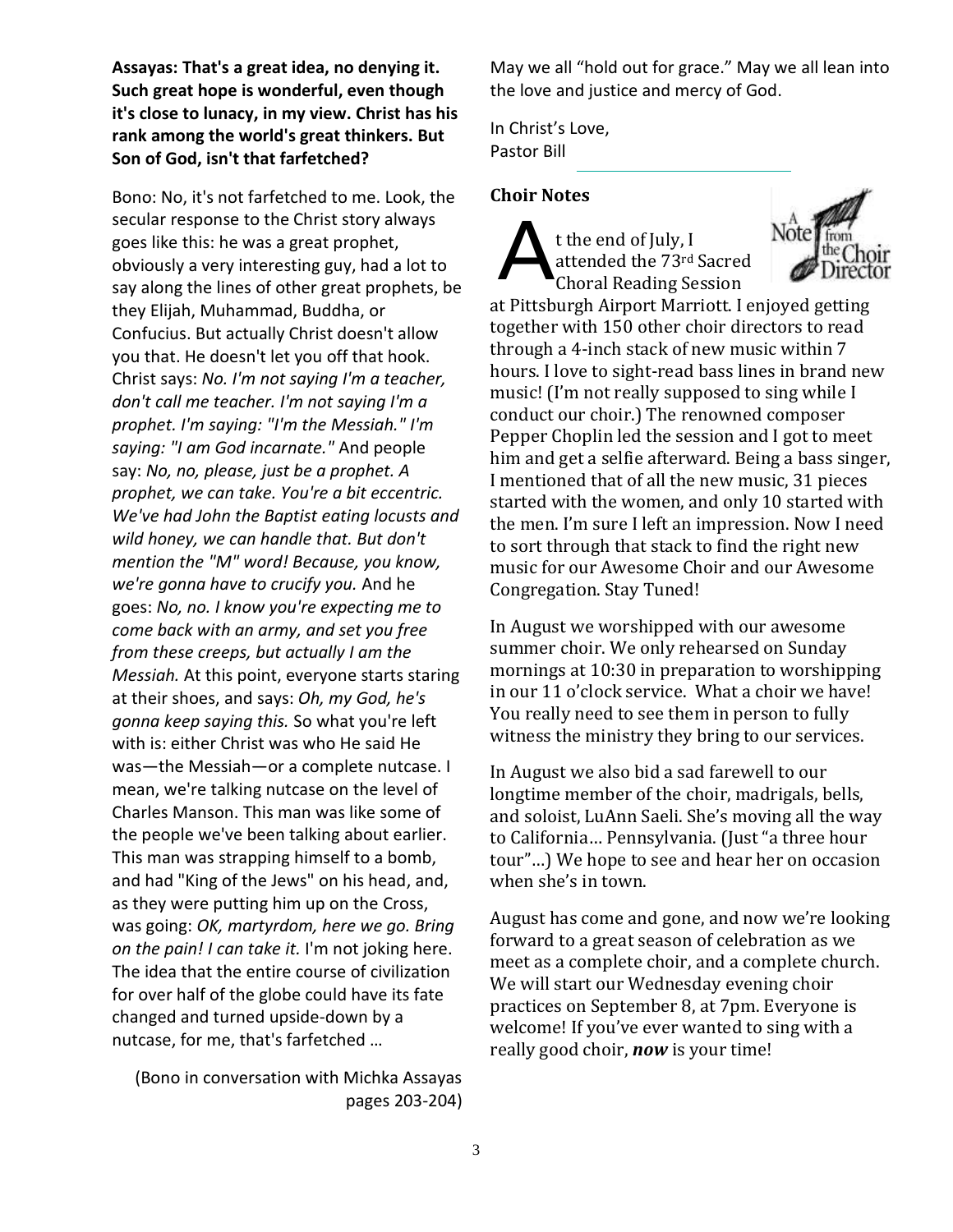## **From the Choir Director**

# "**O For A Thousand Tongues to Sing"**

That hymn is glibly referred to as the "Choir Director's Hymn" but there's much more than recruiting that Charles Wesley had in mind when he wrote the hymn.

*O for a thousand tongues to sing my great Redeemer's praise,*

> *The glories of my God and King, the triumphs of his grace!*

*My gracious Master and my God, assist me to proclaim,*

*To spread through all the earth abroad the honors of Thy name.*

*Jesus! The name that charms our fears, that bids our sorrows cease;*

*'tis music in the sinner's ears, 'tis life, and health, and peace.*

*He breaks the power of cancelled sin, he sets the prisoner free;*

*his blood can make the foulest clean; his blood availed for me.*

*He speaks, and listening to his voice, new life the dead receive;*

*the mournful, broken hearts rejoice, the humble poor believe.*

*Hear him, ye deaf; his praise, ye dumb, your loosened tongues employ;*

*ye blind, behold your Savior come, and leap, ye lame, for joy.*

The hymn was written in 1739 by Charles Wesley to commemorate his conversion on May 21, 1738 and was published in *Hymns and Sacred Poems*  (1740) with the title "For the Anniversary Day of One's Conversion".

O for my living testimony to be as succinct, thorough, and complete as Wesley's.

Floyd Moore

# *From the Director of Congregational Care*

had an English teacher who taught us not to begin a letter with the phrase. "I am sorry that I have not written sooner." She felt that if we were really sorry, then we would have written sooner! *Sorry* is a word that is used often without much feeling behind it. If we unexpectedly brush against someone …"*Sorry"*. If we take the last package of fresh *mushrooms* off the shelf … "*Sorry".*  Not a whole lot of sympathy, pity or regret is being expressed in those circumstances. I

At the other end of the spectrum, we do have sympathy for friends who have suffered a loss or when we regret saying something we should not have said. That "*Sorry"* often comes with more heartfelt words and actions. And when, as in the latter case, the "*Sorry"* is an apology for our own action or inaction, then we are most likely to be Repentant.

Last month, Pastor Bill taught that Repentance occurs the moment that we acknowledge our sin. And, it can happen over and over again. How many times do we have to go to our knees, admit our sin and ask for forgiveness? As many times as it takes!

*"Repent, then, and turn to God, so that your sins may be wiped out, that times of refreshing may come from the Lord…"* **Acts 3:19** 

See you in church!

Cindy Price



The Grace Church Food Pantry is well stocked on everything and does not need anything at this time. Thank you for your generosity!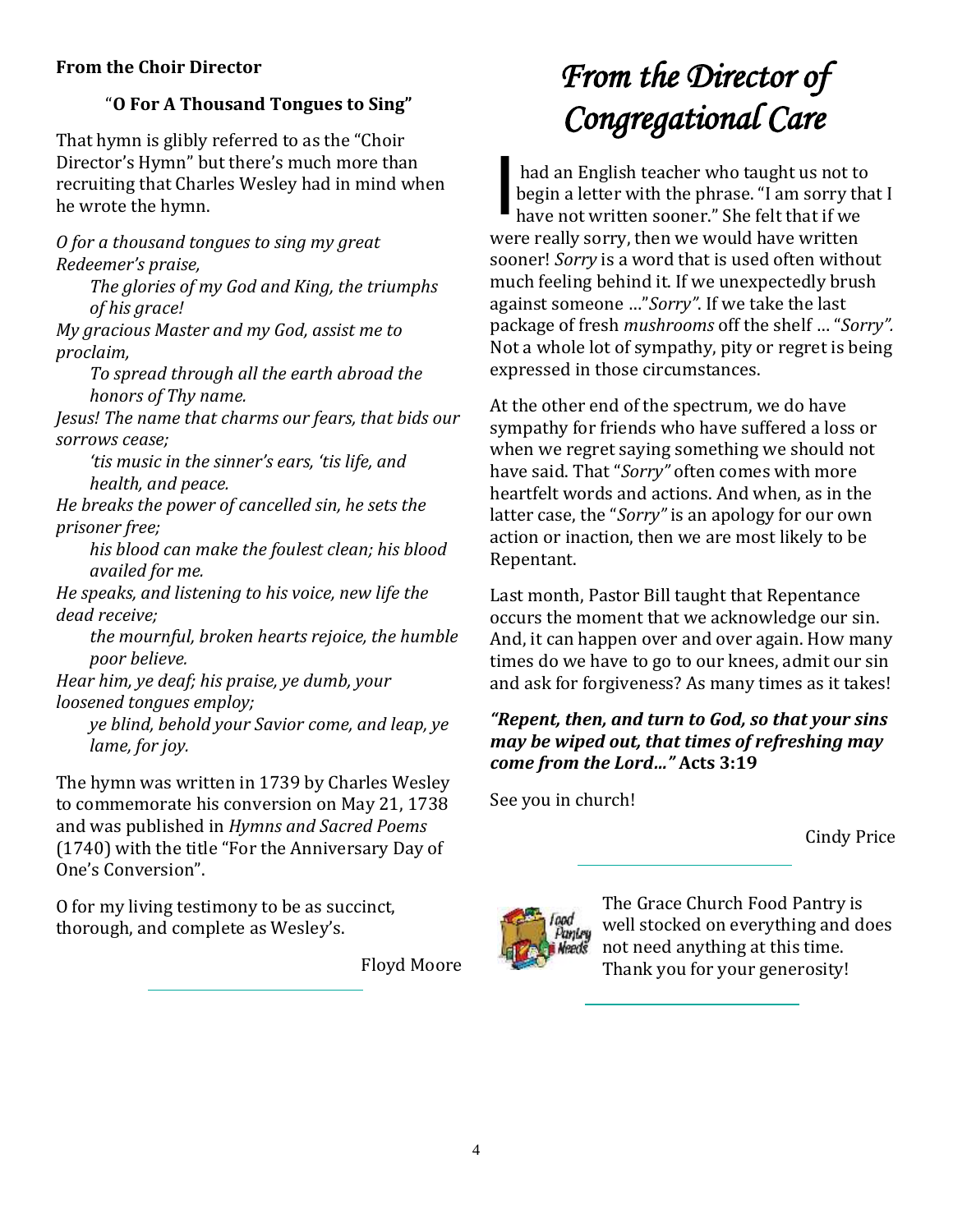ello Grace Church!

The dreaded "S" word! No, I don't mean snow. There is another word that perhaps elicits the same response…SCHOOL! Yep, it's that time again. This ello Grace Church!<br>The dreaded "S" word!<br>Jo, I don't mean snow. There is



message is specifically for the kiddos. You may not know it, but whether you're a freshman or senior, you're going to need more than notebooks, pencils, and a strong book bag. You need Truth.

If we're going to apply God's word to the world, we need to know our world. Every chapter in a history book, every science experiment in the lab, every interaction between classmates is an opportunity to learn about the world God created — the place he especially put us to see Him, enjoy Him, and help others do the same.

Learn. Learn all you can kiddos and don't forget to leave some time for your bible. Your time soaking in scripture may be the most fruitful and shaping time of your education. Nothing can replace the wealth you will find there, and nothing will prepare you better for life, family, vocation, or even your next class.

Every student who trusts in Christ has an advocate, the one with infinitely more power and authority than any teacher, dean, principal, or president (1 John 2:1). God loves you and promises to be with you and help you because his Son died for you, not because of how well you do in school or how many friends you have or how happy your parents are with your performance.

So whether you're going to walk, drive or take the bus for the first day of classes, as you pack up, prepare your heart and mind for the work. By God's merciful grace, this year could be a breakthrough in your personal passion for Him and others may see His light reflected in you. Enjoy all of the opportunities and challenges ahead. Wishing you the best this school year! God Bless!

Nicki Egger

s I transition out of the role of Director of Children's Ministries, I



have so many people to thank. A thank you to the families of Grace who participated in the Children's Ministry events and the volunteers who gave their time. A thank you to those who supported this ministry from the sidelines through praise and through prayer. A thank you to Pastor Bill for his support, encouragement, and compete trust in my abilities. A thank you to Sue Toombs for being an incredible cheerleader. And last, but most definitely not least, a special thank you to Meghan Brooker and Mary Quiggle-Pickering for being the foundation of all things Children's Ministry, specifically for their incredible ability to answer any question I had with abundant patience, their willingness to help with any task I brought to them (that was a lot of Easter eggs!) and their faith that everything was going to work out even when it didn't seem to be going as planned. I truly couldn't have accomplished much without them.

As my time as director closes, I look forward to supporting the next director and watching he or she take the little seed that I planted and make it burst into something absolutely wonderful for the children of Grace. I will treasure the friendships that I've made along the way and continue to be involved in Children's Ministries by chairing the Family Ministries Committee.

Libby Yaegle



**Items for the October Newsletter need to be delivered to Mary in the office [mary@graceumcwarren.com](mailto:mary@graceumcwarren.com) by Friday, September 17. Thank you.**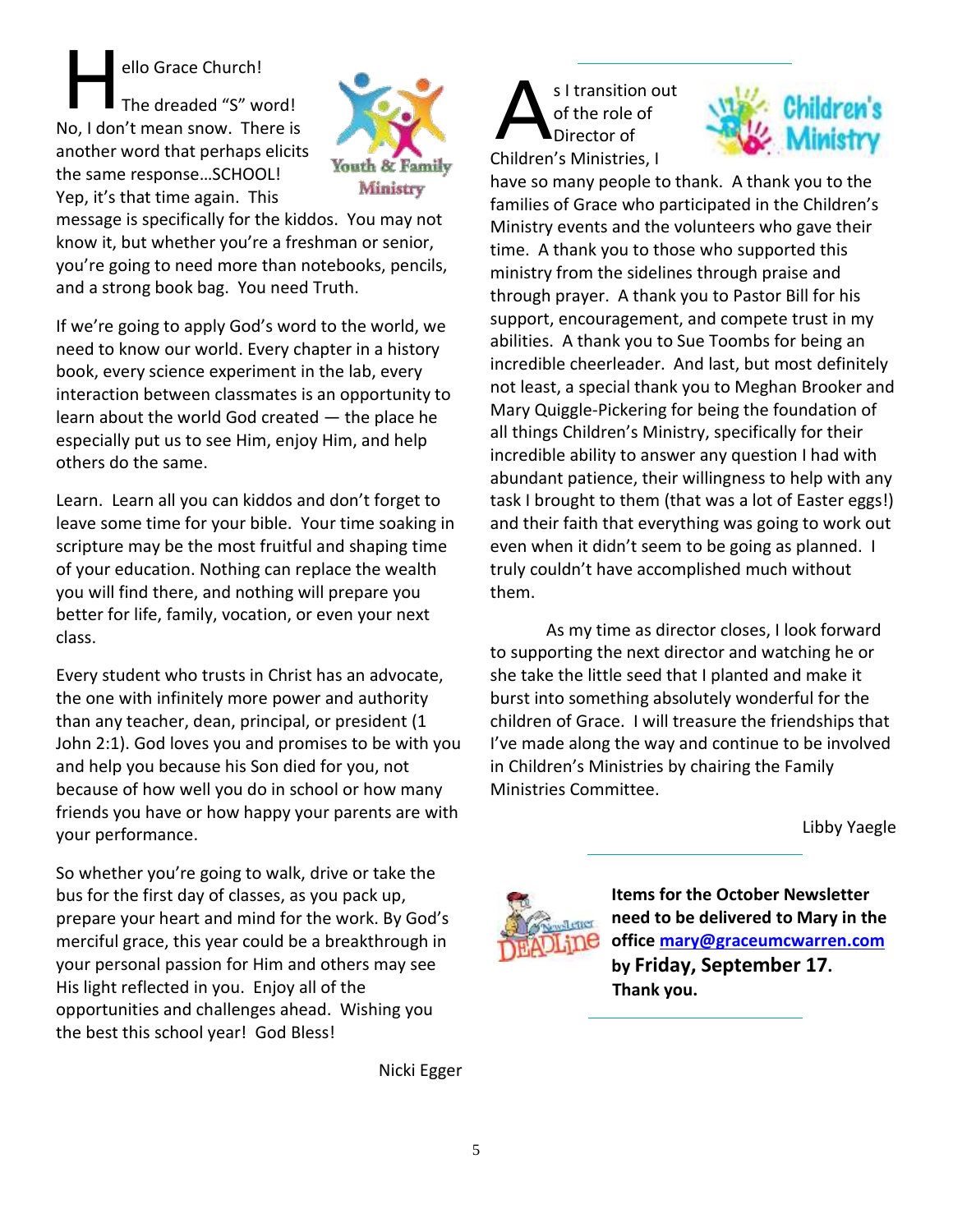

his summer was a little better than last as far as COVID-19, but as cases begin to rise again and vaccination rates are lower than we are comfortable with, we will continue to use precautions to keep our little ones safe this fall. Grace Promise Preschool will begin September 7 & 8, with two Orientation Days. We will meet with each family at a designated time so we can keep with social distance practices and give them information for the coming school year. Our first full day of classes will be Thursday, September 9. It will be another challenging year but we know the kids will step up to the challenge. Our theme this year is dinosaurs and Mrs. Lynds has created a cool bulletin board to greet our "dino-mite" friends! T

We appreciate all the support we receive from our Grace Church family and ask that you would join us in praying for good health and minimal disruptions to the school year.

eptember (or more accurately the end of August) means back to school. At Care with Grace, we finished our summer the right way, with ice cream!! We had a wonderful summer, but with school in session, we lose 18 of our kids S



during the day. Our recent struggles with shortstaffing are no longer an issue with so many kids being gone throughout the day. Once again we are asking for a volunteer list. We are currently looking for volunteers that would be interested in reading to the children, taking the children outside to the play yard, and doing special crafts or activities with the children. We require the following clearances: FBI fingerprints, PA child abuse, PA State Police background check, and the National Sex Offender Registry background check. Psalms 127:3 says, "Behold, children are a heritage from the Lord, the fruit of the womb a reward". Keeping our children safe will always be our number one priority at the daycare. We hope to see a long list of volunteers to count on for special activities for our kids!

Marc Merchant – Director

THANK YOU!

Trish Gentilman & Jen Lynds



**During Worship** *9:30 a.m. (0-2 yrs.) 11:00 a.m. (0- 5 yrs.)*  **September 5 – Becky Fuller September 12 – Anna Peterson September 19 – Becky Fuller September 26 – Anna Peterson** Thank you for everyone's kindness of food, flowers, lots of prayers, and lovely cards

lhank

during my time of illness. Thank you very much and God Bless. Bev Himes

We are so thankful for the donations that are

useful for those we serve. Now there's an online way for you to help! By visiting out Amazon wishlist, you can buy items that we need for the food pantry



and Covered by Grace and have them delivered directly to the church. Visit our website [www.graceumcwarrenpa.com](http://www.graceumcwarrenpa.com/) and locate the Amazon wishlist buttons.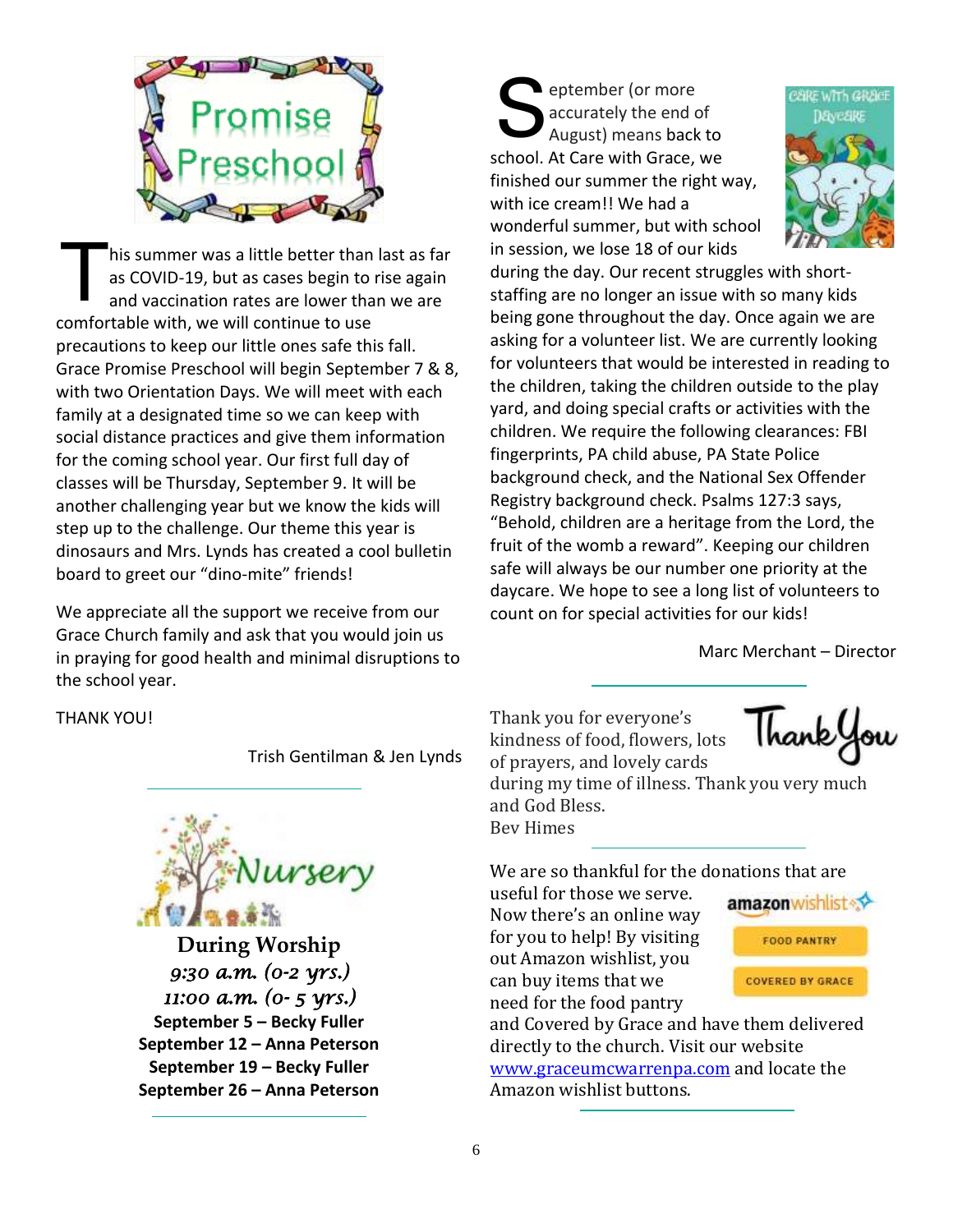## **Flock Talk**



*"I can do all things in Him who strengthens me."*

*Philippians 4:13*

his fall is bringing a long awaited breath of fresh air to many! The Fitness Ministry is opening wide its doors to invite everyone to participate. With the faith of a mustard seed, we are trusting God to move this mountain of social distancing far enough away for us to safely gather again. I have dearly missed everyone and our evangelical moments! T

The classes will be held at different times to accommodate people's schedules and there will be a variety of offerings. Christian yoga remains the most popular and will be available three days a week. One of the weekly classes will be an easier class with an even greater intentionality toward healing. Whether you have been a staunch member in the past or you are new to exercise, please know you will find something that improves your fitness levels while offering warm camaraderie.

Strength training is always on the agenda and is considered non-negotiable for our bodies as they age. This class also provides the opportunity to explore more personalized nutritional counseling. We discuss a great amount of subjects concerning lifestyle choices and advice concerning supplements.

I would love to find someone who would like to lead a walking club associated with Grace Church. It could be as uncomplicated as staying local or as adventuresome as trekking at nearby destinations. I am willing to help orchestrate this and I would find it easy to establish members.

Please ask me more about all of this good news! I am a Certified Fitness Trainer through International Sports Science Assoc. and a Yoga Fit instructor. I look forward to seeing you!

Enthusiastically, Sue Toombs, Lay Leader

## **Our budget the month of July 2021:**



*Other income consists of funds from Sunday School, Room Rental, Bible Studies, Literature Tables, Fitness Ministry,* 

*Easter, Christmas, and Misc. Income.*

| <b>BUDGET</b>             | 2021      | 2020      |  |  |
|---------------------------|-----------|-----------|--|--|
| <b>Other Income:</b>      | 712.00    | 101.16    |  |  |
| Offerings &               |           |           |  |  |
| <b>Tithes</b>             | 24,425.89 | 27,310.79 |  |  |
| <b>Total Income</b>       | 25,137.89 | 27,411.95 |  |  |
| <b>Number of Sundays:</b> | 4         | 4         |  |  |
| <b>Borrowed</b>           |           | 0         |  |  |
| <b>Expense:</b>           |           |           |  |  |
| <b>Staff Parish**</b>     | 20,667.87 | 3,098.76  |  |  |
| <b>Trustees</b>           | 8,735.70  | 6,332.20  |  |  |
| <b>Ministry</b>           | 3,483.98  | 3,529.98  |  |  |
| <b>Total Expense</b>      | 32,887.55 | 12,960.94 |  |  |
| Attendance*:              | 991       | 818       |  |  |

#### **Connectional Apportionments**

**Obligation-** 3,334.83 **Paid to date** 23,343.81 Ahead (Behind) 0 Percent of year to date paid 58%

**His income:** Was \$2,274.06 lower in July 2021 compared to July 2020 **Our expenses:** Were \$19,926.61 higher in July 2021 compared to July 2020

We praise God for the generous gifts and offerings given.

\*Attendance is calculated with both in person and online views.

\*\* July 2020 payroll (Staff Parish expense) was paid by PPP loan.

Submitted by: Brian A. Jurkowski, Finance Chair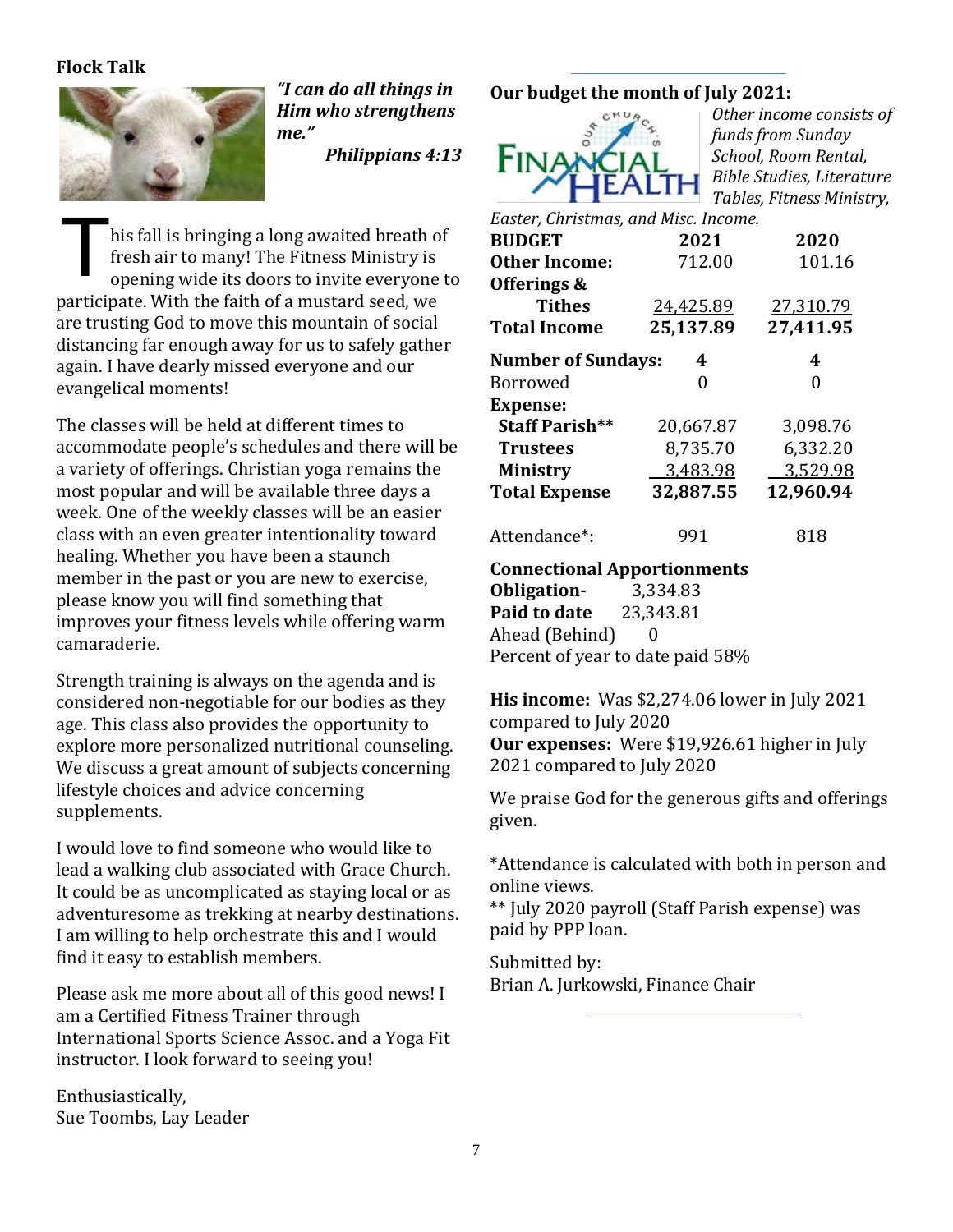# Thank You to Libby Yaegle!

Grace Church would like to extend our gratitude to Libby Yaegle, our Director of Children's Ministries. We are saddened to see her leave this position, but we know she is going on to do great things in life. Libby put her heart into her work with children. She sincerely pursued their needs and happiness on their walk with Jesus. The little souls she reached are testimony to this.

Our Staff Parish Relationship Committee will have a big task ahead of them trying to replace you, Libby. Count on us always as you continue your journey to serve our glorious God. Thank you, many times over!

### Church Family!

### We are excited to announce that we will participate in the **National Back to Church Sunday, September 19, 2021**.

We've been able to worship together again for some time now and want to celebrate all of the progress achieved. We recognize the pandemic isn't over and will continue to respect the guidance of our conference, medical community and government leaders. We also recognize the gift of worship and fellowship, we praise God for his steadfast love and never changing promises.

We will celebrate with each service and honor those who served, those who we lost, and the blessing that we are here and able to continue our journey even if it shifted or isn't the same; it is.

Through God all things are possible. For those who can please come to worship. Let's share in celebrating.

Worship Committee

# **Pastor Appreciation Day!**

Grace Church is celebrating Pastor Bill on Sunday, October 3rd! We are blessed with both his leadership and his friendship. We thank him for being true to God's Word



and for being a reflection of Jesus' love. We thank him for bringing us through this difficult season in our lives.

Please join us for a cupcake and punch reception between each service. Our celebration will be held in the Wesley Parlor. This is a perfect opportunity to say hello and to show our gratitude. There will be a basket in Wesley Parlor for cards.

We ask God's blessings on Pastor Bill, Lori, Rachel and Elie.

Disciple III Class! If all goes as planned and we can safely re-gather, our Disciple III class will resume our studies on Thursday, October 7th at 6:00pm. We will plan on meeting in the Eaton Parlor. We have nine weeks left and will start with Chapter 24. We will complete our last class on December 9th, just in time for Christmas shopping! If you have never participated in this class and you like the idea of this, please let me know. We can arrange for you to have a book and jump on board! If you have questions, please contact me at church or at 814-730-9996. My email is fourwindsranch@verizon.com.

Thank you, Sue Toombs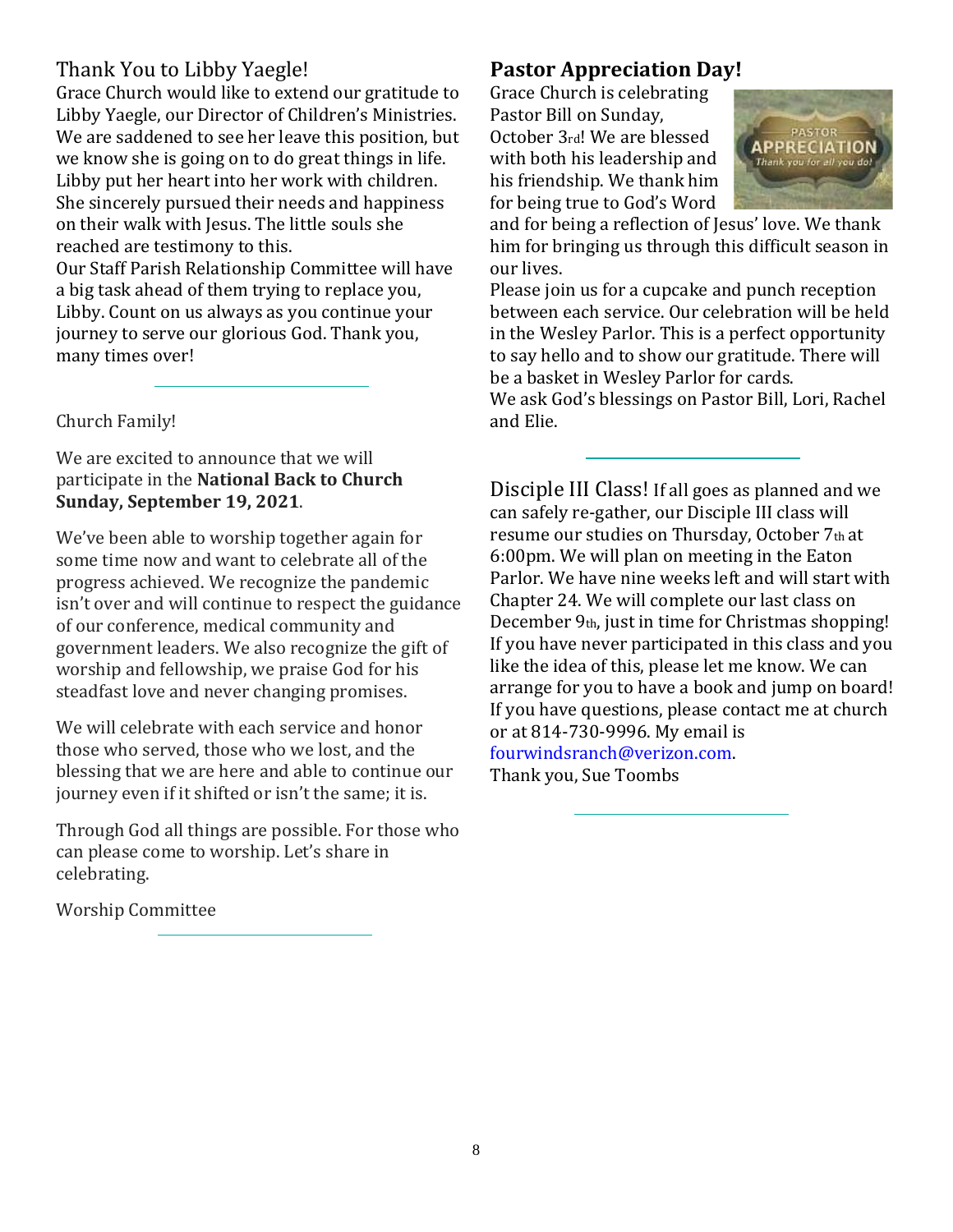

**September 1 – Peg Andersen September 2 – LuAnn Saeli September 3 – Ronda Trisket, Scott Lynds, Emma Kridler September 4 – Erin Napolitan September 5 – Helen Woods, Ron Amon, Collin Lord, Colby Barr September 6 – George Wentworth, Meghan Brooker September 8 – Emily Shepherd September 10 – Timothy Tannler, Tanner Phillips, Lydia Card September 12 – Joe Saeli September 13 – Dot Fleming, Cassandra Waseleski, Tristan Johnson, Emily Ickert September 14 – Pat Esterbrook, Solomiya Savych September 15 – Lillaine Price September 16 – Mike Farr, Renee Magnuson September 17 – Harold Wall, Ross Bryan September 18 – Lanea Brooker, Sue Ball, Ryan Egger September 19 – Marsha Larson, Breanna Wilson September 20 – Kathy Keller, Jeremy Sensenig, Pat Berdine September 22 – Nancy Trisket, Lori Beatty September 23 – Nancy Gheres, Carson Farr September 24 – Mary Hellman September 25 – Luella Chase, Cindy Dziendziel, Susan Speicher, Scott Stewart September 26 – Jim Marshall, Joyce Carnahan, Judi Renwick, Savanah Sykes September 27 – Carmen Pearce September 28 – Melanie Braughler,** 

**Andrea Stapleford**

**September 30 – Ronna Tipton, Gwen Jones**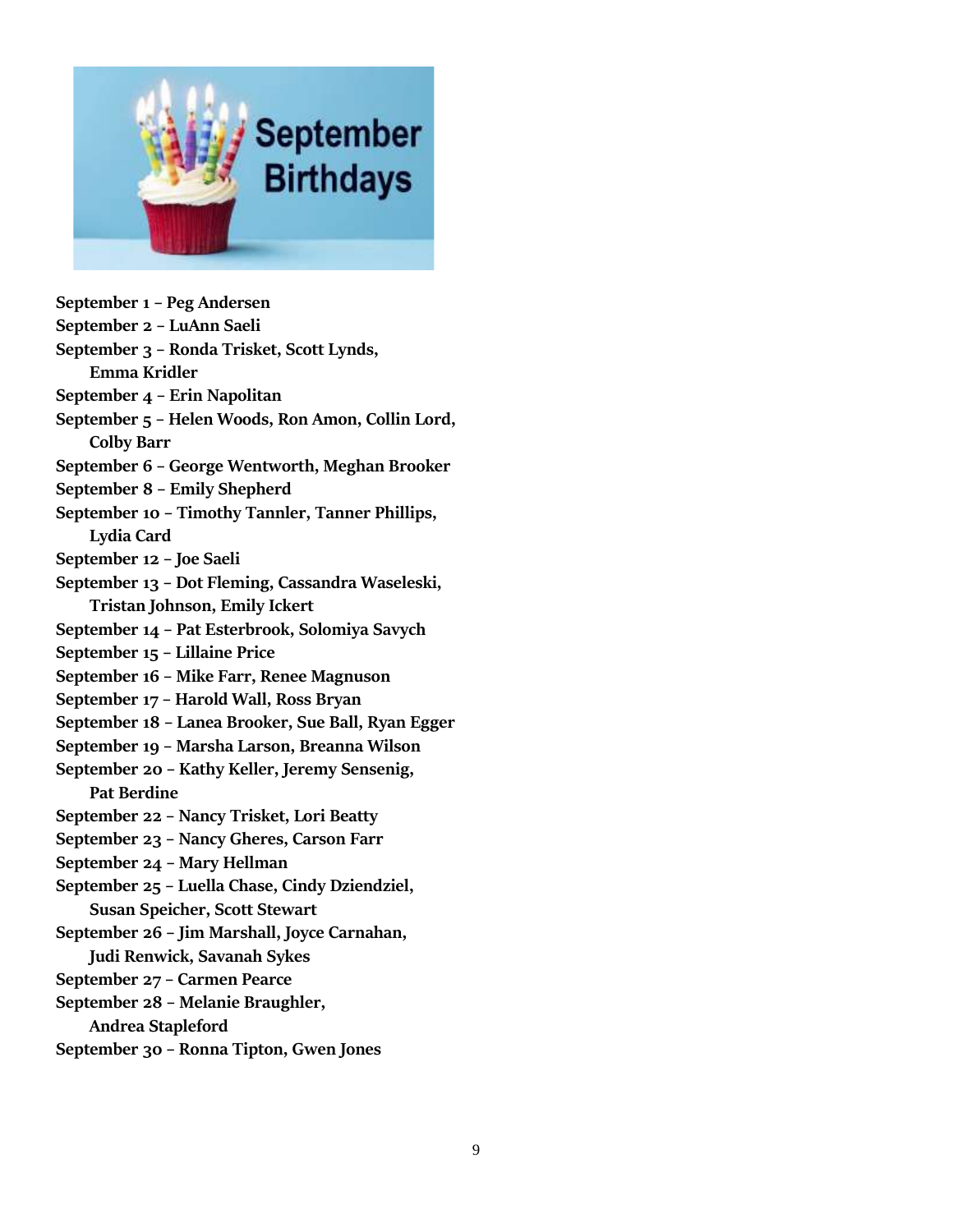| <b>SUNDAY</b>                                                                                                                                             | <b>MONDAY</b>                                                                                                                                                                                       | <b>TUESDAY</b>                           | <b>WEDNESDAY</b>                                                                 | <b>THURSDAY</b>                      | <b>FRIDAY</b>                                     | <b>SATURDAY</b> |
|-----------------------------------------------------------------------------------------------------------------------------------------------------------|-----------------------------------------------------------------------------------------------------------------------------------------------------------------------------------------------------|------------------------------------------|----------------------------------------------------------------------------------|--------------------------------------|---------------------------------------------------|-----------------|
| <b>CARE WITH GRACE</b><br><b>DAYCARE</b><br>is open Mon-Fri from<br>6:30 am to 6:00 pm<br>located on the first<br>floor (nursery) and<br>the second floor | <b>PROMISE</b><br><b>PRESCHOOL</b><br>is open Sept-May<br>Mon, Wed, and Thurs<br>from $9:00 - 11:30$ am<br>(3-year-olds) and<br>$12:30 - 3:00$ pm (4-<br>year-olds) located on<br>the ground floor. |                                          | 7:00 a Men's Prayer<br><b>Breakfast</b><br>6:00 p $SPRC$<br>6:30 p C.R.E.W.      | $\overline{2}$<br>6:00 p Praise Team | $\overline{\mathbf{3}}$<br>12:00 p Yarn<br>Angels | $\overline{4}$  |
| 5<br>8:30/9:30/11:00 a<br>Worship<br>9:45 a Sunday School                                                                                                 | <b>6 Office Closed</b>                                                                                                                                                                              | $\overline{7}$                           | 8<br>7:00 a Men's Prayer<br><b>Breakfast</b><br>6:30 p C.R.E.W.<br>7:00 p Choir  | 9<br>6:00 p Praise Team              | 10<br>12:00 p Yarn<br>Angel7                      | 11              |
| 12<br>8:30/9:30/11:00 a<br>Worship<br>9:45 a Sunday School                                                                                                | 13<br>6:00 p Finance<br>6:30 p Prayer Bible<br>Study                                                                                                                                                | 14<br>6:00 p Property<br><b>Trustees</b> | 15<br>7:00 a Men's Prayer<br><b>Breakfast</b><br>6:30 p C.R.E.W.<br>7:00 p Choir | 16<br>6:00 p Praise Team             | 17<br>12:00 p Yarn<br>Angels                      | 18              |
| 19<br>8:30/9:30/11:00 a<br>Worship<br>9:30 a Agape<br>9:45 a Sunday School<br>4:00 p Watson Home                                                          | 20<br>12:00 p Caregivers'<br><b>Support Group</b><br>6:30 p Prayer Bible<br>Study                                                                                                                   | 21                                       | 22<br>7:00 a Men's Prayer<br><b>Breakfast</b><br>6:30 p C.R.E.W.<br>7:00 p Choir | 23<br>6:00 p Praise Team             | 24<br>12:00 p Yarn<br>Angels                      | 25              |
| 26<br>8:30/9:30/11:00 a<br>Worship<br>9:30 a Agape<br>9:45 a Sunday School<br>10:30 a Care with<br><b>Grace Art Auction</b>                               | 27<br>6:30 p Prayer Bible<br>Study<br>7:00 p Outreach                                                                                                                                               | 28<br>6:00 p Church<br>Council           | 29<br>7:00 a Men's Prayer<br><b>Breakfast</b><br>6:30 p C.R.E.W.<br>7:00 p Choir | 30<br>6:00 p Praise Team             |                                                   |                 |